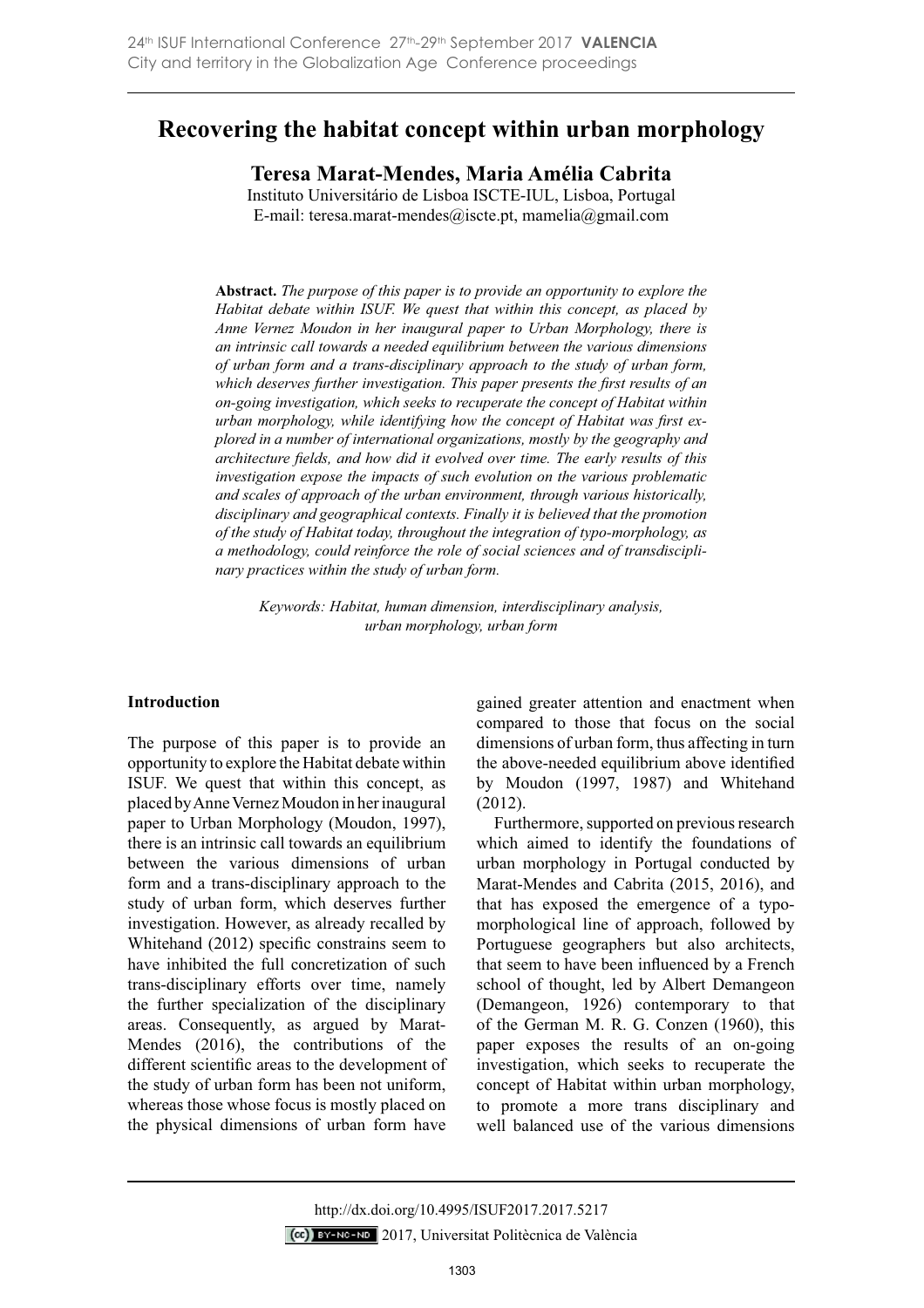that concur to the study of urban form. Complementary, supported on information that confirms the close articulation between the thematic issues considered by architects either in Portugal or internationally, such as the Habitat issue, with the main programmatic and thematic goals under considerations by institutions such as the United Nations (Deyong, 2011; Marat-Mendes and Cabrita, 2015), this investigation aims to contribute to clarify the potential role that the Habitat issue had on enhancing the trans-disciplinary efforts among different organizations and disciplinary backgrounds, including political agendas, in regard to the study of the rural but also urban environment while engaging also with the social domains, and therefore its pertinence for current research. Bringing back the discussion of the Habitat concept within urban morphology today reveals however an opportunity to rethink the foundations of urban morphology itself.

To do that, this paper will first identify how the concept of Habitat was initially defined and explored by a number of seminal works, which the authors of this paper have identified as seminal to the study of urban form in Portugal, but that has revealed also an important international perspective. Secondly, it exposes how such concept evolved throughout specific historical, disciplinary and methodological contexts. And thirdly, it reveals the impact of such evolution on the various problematic and scales of approach by those to which the Habitat issue was central for the study of urban from, including some contemporary contributions from various interdisciplinary areas, which seem to be recuperating that concept, although not explicitly. Thus a draft of the mapping of the evolution of the concept of Habitat is here provided, while revealing the levels of attention, which were being gained at different scientific areas, mostly geography and architecture.

Following this introduction, this paper provides a brief summary of the concept of the habitat, as proposed by well recognized international organizations and therefore it is organized in three parts. The first part exposes the methodology that was followed by the present investigation. The second parts

attempts to define the Habitat concept, while the third parte identifies how did the habitat was explored within Geography a Architecture, respectively. Finally, some brief conclusions portrait the main initial lines of thought that have been identified by the present research. Methodology

The methodology followed by this investigation was twofold. First, it involved a survey of the main sources, which have informed this investigation in terms of the discussion of the 'Habitat', as an intrinsic issue within the study of urban form. This survey was conducted throughout sources both from the geography and architecture domains, which have been identified in previous work conducted by Marat-Mendes and Cabrita (2015, 2016).

These sources were retrieved from two wellknown international organizations, because in a specific time of history they dedicated special attention to the Habitat issue, wherein proposing specific commissions to work on such issue. Respectively, the: i) International Geographical Union (IGU) which is an international, non-governmental, professional organization devoted to the development of the discipline of Geography, found in 1922 and that is still active nowadays, and the ii) Congrès Internationaux D'architecture Moderne (CIAM), or International Congresses of Modern Architecture, which is an organization that was founded in 1928 and dismantled in1959, and that was devoted to the spreading of the modern principles in all the main domains of architecture, such as landscape, urbanism, and many other areas.

The identified commissions were the 'Commission of the Habitat Rural' promoted by the IGU, and the 'Comission sur la definition de l'Habitat' and the 'Commision sur la grille de l'Habitat', thee last two promoted by the CIAM for the preparation of the ninth congress of this organization, named as 'Charte du habitat'.

Secondly, this research involved an analysis of the evolution of the concept of 'Habitat' in both identified organizations, but also in a number of other researchers conducted about the thematic under consideration. The goal was to retrieve how has such concept developed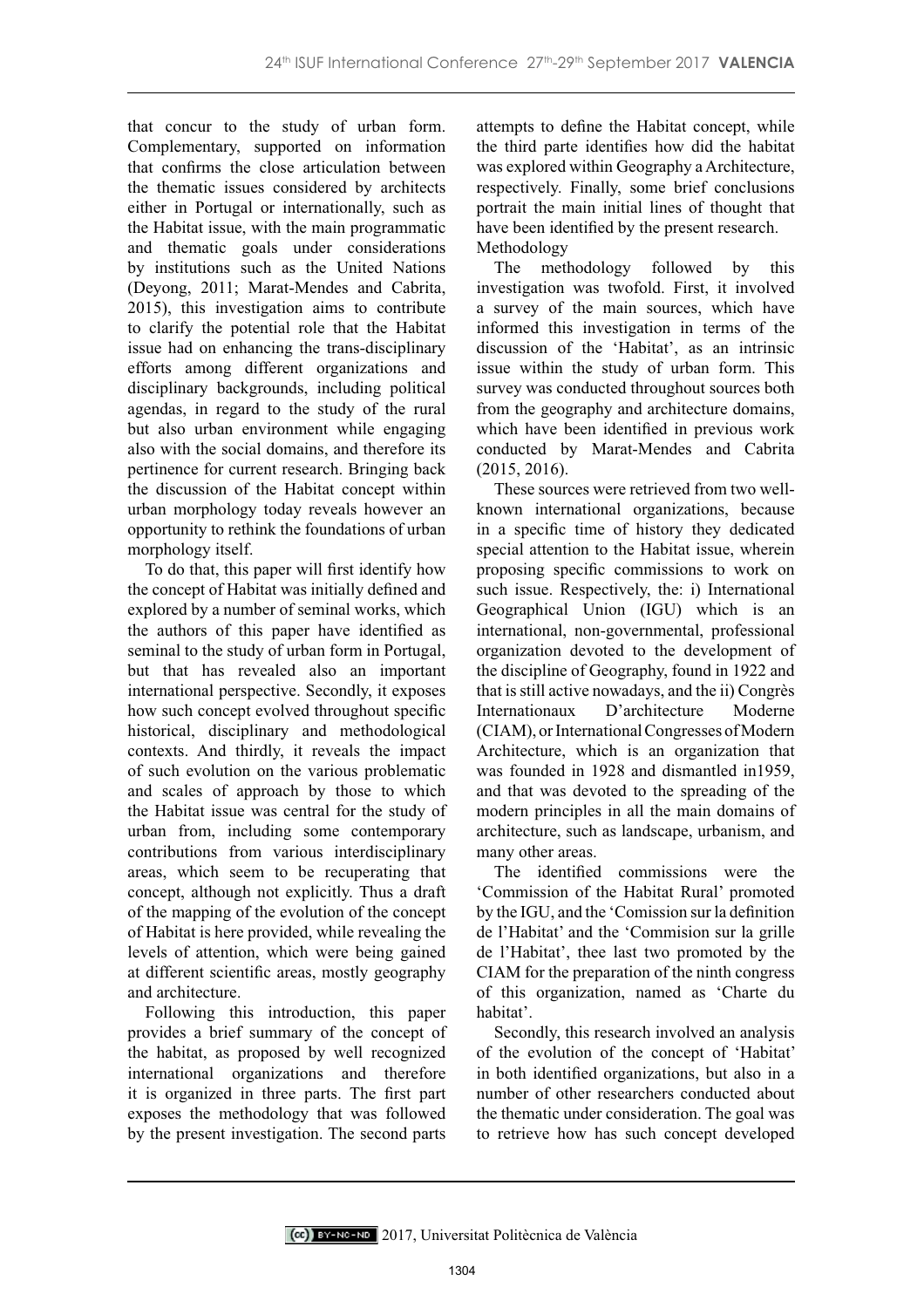over time, and how the main interests and problematic under consideration by both geographers and architects, interested into the study of the Habitat seem to have advanced over time.

Thus a mapping of the evolution of the Habitat concept appears important to be clarified, wherein confronted to specific disciplinary, historical and methodological contexts under analysis by the present investigation.

# **The Habitat**

The definition of Habitat is not straightforward, neither unanimous. At present the Oxford Dictionary defines it as the 'natural home or environment of an animal, plant, or other organism'. However, the well-recognized international organization United Nations agency for Human Settlements and Sustainable Urban Development (UN-Habitat) places the debate of the Habitat within the urban dimension. It is precisely on the Report of the Habitat III, where a reflection about the twenty years of urban development analysed by the United Nations is promoted, since Habitat II, and where Habitat is then identified as a durable urban development for living, which should not have a precarious character. A clear message for the need to combat poverty but also precarious housing is therefore underlined, together with the need to identify and implement planning mechanisms which go in line with the goals of the UN-Habitat III report, but also add continuity to those established at the previous conference of UN-Habitat in 2014. The main goal of the UN-Habitat is therefore to improve the living conditions of housing and human settlements, while focusing on the most deprived areas of the world.

From the above it is clear that the contemporary problems which affect humanity, such as the rapid urban development of the world, wherein more that 50% of the population leaves already in cities has obliged organizations such as UN-Habitat to place their focus on the urban dimension of the humanity problems, and in particular on housing. The same occurred 72 years ago, at the first conference promoted by the United

Nations, nevertheless the world was not yet so urbanized as today. Durability of shelter and good conditions appears to be the main flags of present urban Agendas of this institution, in a way to promote a Sustainable Development.

On the other hand, if one identifies the concept of Habitat within the 'Dictionaire de l'urbanisme et de l'amanagement' (Merlin and Choay 1988) will find that its meaning is concentrated on the concept of housing, although it starts by identifying the wide spectrum of the concept. The need for housing development in the second half of the twentieth century, immediately after the second world war, seems to have been determinant for modern movement postulate the need of improving the general living conditions of housing and urbanism, while confronting it to the primitive and degraded current housing conditions (Merlin and Choay, 1998: p.323- 330).

Fijalkow and Lévy (2008) on their analysis about the evolution of the study of the urban habitat in France between 1900 and 2000, from the urban geography point of view, indicate three distinct directions within the first half of twentieth century. One, which was more rural and regionalist, as a consequence of the rural habitat, and two others which have followed inspiration in Le Play and the hygienist ideas, respectively. Furthermore, these authors claim that with the advent of the World War II the focus of the Geography did radically changed, alongside with the emergence of the massive urbanization issues as the new thematic issue contributed to the disappearing of the geography of the Habitat, but also of housing, an issue which was intrinsic articulated with habitat by the geographers.

It is precisely aware of the volatility that the concept of Habitat assisted throughout time, that this present investigation sought important to delineate the evolution of the various ideas associated to the concept of Habitat, expressed both in geography but also in architecture. The period of time under analysis runs from the end of nineteenth century, through a period of time which is considered by the authors of this paper as the golden period of research on the Rural Habitat, which took place between the two World Wars, until the almost disappearing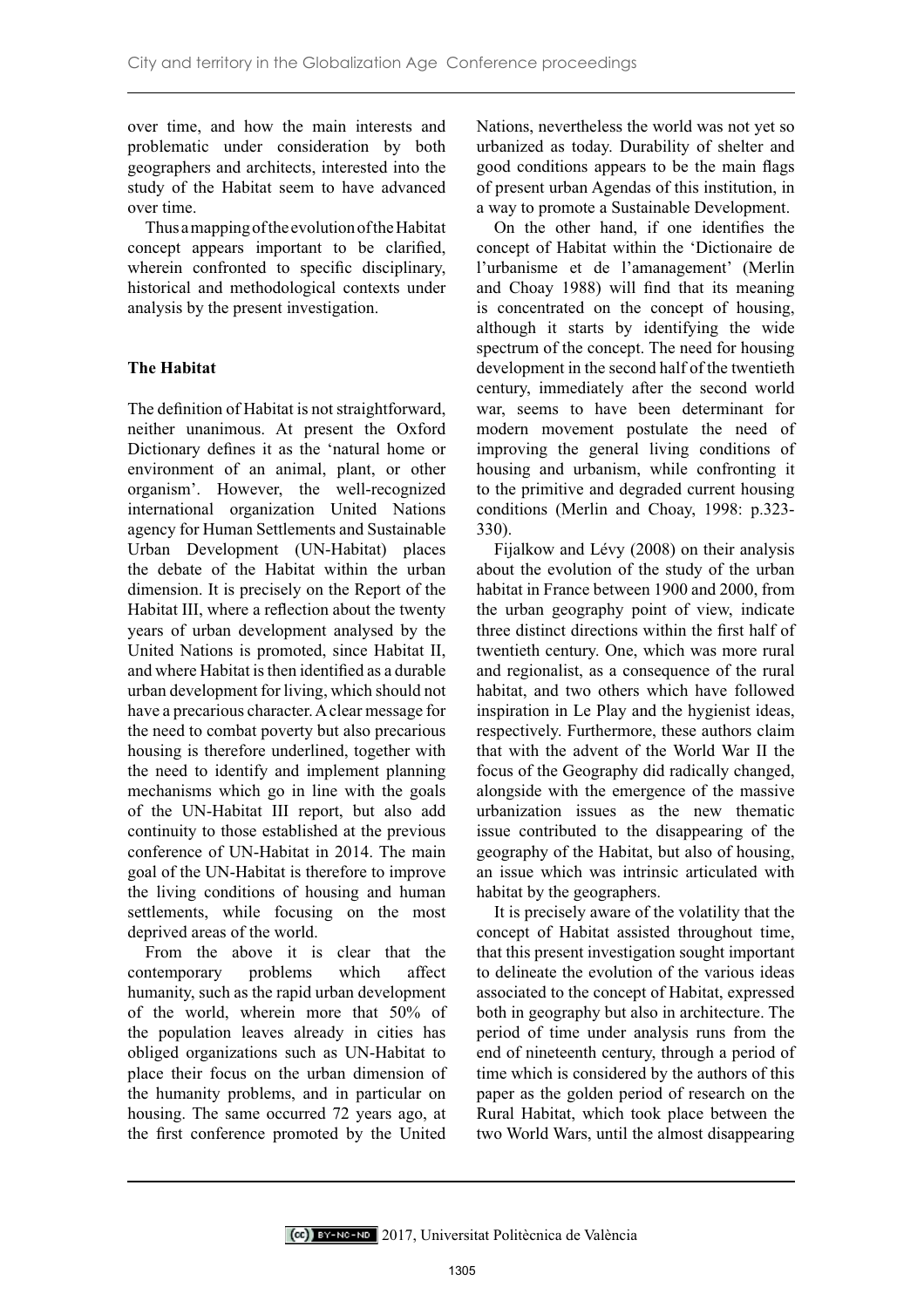of the issue of the Habitat within the urban question as recalled by Fijalkow (2008) in 1960's. This is done while considering the needs of the present context, which is favourable for an interdisciplinary reflection about the values that a thematic historiography can contribute, including to urban morphology. Furthermore, it is hoped that the preliminary results extracted by this research can contribute to the reading of transitions processes and interests to which society has faced in terms of the thematic issues, methodologies and contexts that have informed those that studied the human environment, including the landscape, settlements, cities but also housing, independently of being rural or urban, but also ways of life.

The lessons that we which to retrieve, although modest, if considering the amount of work that is still to be done on this issue, hopes to stimulate further understandings and investigations about the opportunity of reconsidering the habitat issue as an opportunity to join issues which have been segregated, because of specialization of disciplinary areas, but which should be better articulated if a better living environment is really ambition by urban morphologists in order to respond also the needs of contemporary society, as urged by the Sustainable Development Agenda (UN-Habitat).

Our own definition of Habitat is that it is the overall phenomena that are associated to the human occupation of the territory, including its economic, social, cultural and historical dynamics and that is interrelated with the conformation of its physical and material evolution, at all its different scales of occupation, from the elementary construction to the more complex aggregation, as the city or the metropolis. As indicated by Moudon (1989) Human Habitat is the core and the heart of the urbanization process. It physically expresses the result of different economic and building activities, but also of design options.

It was mainly during the 40s and 50s of the twentieth century that we have identified a widespread interest into the study of the Habitat in the most important architectural and geographical international organisations, including the Congrès Internationaux dArchitecture Moderne (CIAM), the Union

Géographique Internationale (IGU), as well as in the main agendas of international organizations focused on the human development, such as the above identified United Nations (UN, 1950). Furthermore, the focus on such Habitat Agenda was places on a rural dimension, which contributed to designate it as the Rural Habitat. However, despite the geographers were successful on defining such concept, the architects in turn, as argued by Mumford (2000, p. 268) have never defined the concept of Habitat with the same accuracy as they defined the four functions expressed in 'Athens Charter'.

# **The Habitat within Geography and Architecture**

The Geography of Settlements is commonly regarded as seminal to the foundation of the Urban Morphology (Gauthiez, 2004 and Heinberg, 2007), Human Geography (stone, 1965) but also Urban Geography (Fialkow, 2008). Introduced as an object of study within geography, the human habit, has allowed an interdisciplinary vision about the relationships between the natural and the physical environment but also the forms of human occupation of the territory (landscape), associated to the ways of life and economic resources.

The Geography of Settlements represents the search for those forms, while focusing on the human settlements, buildings and complementary structures, wherein searching for the patterns of agglomeration of such constructions, and trying to ordinate and classify them by types, including houses or settlements, according to the level of proximity among those constructions, whereas their relative positions within a specific geographical area.

It was precisely under this context that the investigation of the Rural Habitat was incentivized by Albert Demangeon (1872- 1940), whom would integrate such topic in 1925 within the International Congresses of the Union Geographique Internationale, and promote the 'Comission de l'Habitat Rural', which was translated to English as the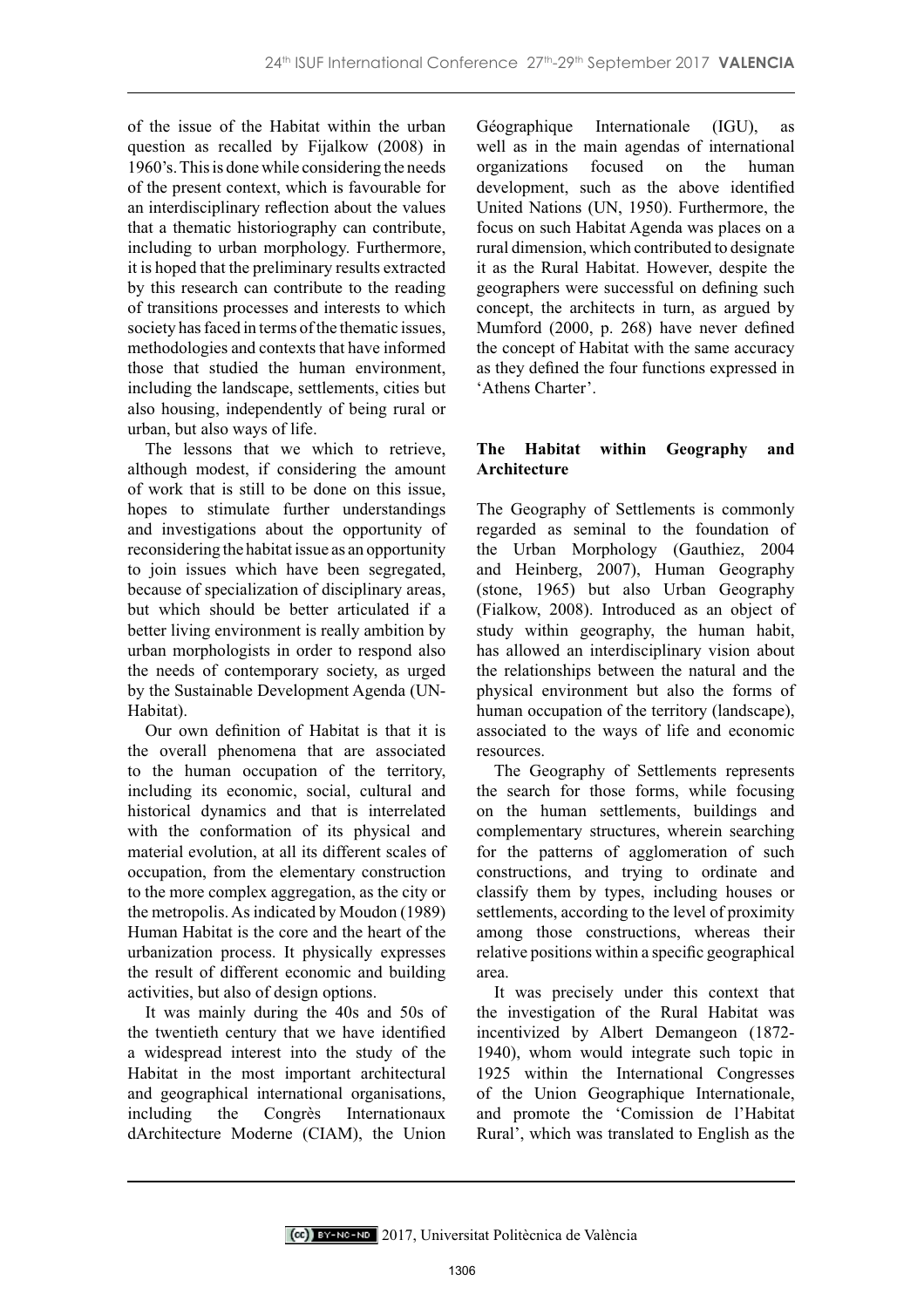'Commission on Types of Rural Settlement' in order to study the problem of the rural habitat. According to Heineberg (2007:p.5) 'German urban morphology has a long history. It was a progenitor of the Conzenian tradition in Britain'. The development of urban morphology owes largely to the German contributions during the first three decades of twentieth century, but also the contribution of M. R.G. Conzen (1907- 2000) whom was decisive on the foundation of a School of thought in England, 'essentially German' (Heineberg, 2007: p.6). In particular, the location and the layout of towns were developed under such scope, guided mostly by the work of Geographers such as Otto Schluter (1872-1959) and Friedrich Ratzel (1844- 1904), but also other German contributions, whom have allowed to develop the concept of cultural landscape, urban landscape, as a basis for setting this early view of townscapes within a longer-term, on a cross-disciplinary perspectives. Oliveira (2016) and Oliveira and Monteiro (2014) have identified from previous Jeremy Whitehand's publications references a number of influential antecedents for the work and ideas of M. R. G. Conzen, mostly German. Additionally, Whitehand (2001) confirms that it was precisely the German experience, more than his pre-war years in British Town planning and subsequent work in Geography under H. J. Fleure direction at the Manchester University that influenced M. R. G. Coznen's work on the study of Alnwick.

Stone (1965) considers that both German and French geographers of the 19th century were influential on the development of the Geography of Settlements. Furthermore he identifies Ratzel's anthropogeography close to the French human geography developed in later ninetieth century in France, whereas this later influenced by Vildal de la Blanche regional approach.

It would be precisely Blanche's ideas and the work conducted by geographers whom have followed him that would contribute to separate the physical geography from the human geography in France. This was a very different situation from what happened in the United Kingdom as recalled by Larkham (1995).

It would be the human geography in France that would integrate the Habitat, mostly the Rural Habitat, as one of its main object of study. Thus, until the middle of last century, the geography of the Habitat emerged as a sub-discipline within the general geography (Fidalkow and Lévy, 2008: p. 21).

Albert Demangeon (1893-1940) led for almost three decades the study of human geography, in France. In the various works published in the several Annales de Géographie, the principal subject was the dwelling, in terms of types and distribution (Demangeon, 1920) but also the description of the patterns of distribution of the rural houses and contiguous fields (from disperse through intercalary to agglomerated ones) (Demangeon, 1927). From all the work produced by Demangeon one should recall the investigation of the Rural Habitat, which has greatly influenced a numbers of disciples, such as M. A. Lefèvre in France and Belgium, but also the Portuguese geographer Orlando Ribeiro, for example. Furthermore, his exceptional contribution to the successive Commissions de L´Habitat Rural promoted by the IGU, are reported on the several Comptes Rendus of the International Congresses of Geography which took place between 1928 and 1949. It would be his questionnaire of regional geography published in 1909 and that would be later developed as the 'Un Questionnaire sur L'Habitat Rural'(Demangeon, 1926) that would influence worldwide a number of other studies about the rural habitat, including in Portugal, with important trans-disciplinary implications, for example between geography and architecture (Marat-Mendes and Cabrita, 2015).

It was precisely the study of the Habitat, as identified by Lefévre (1926) the most important field developed scientifically out from the human geography. Furthermore, the pertinence of the French geographers because although influenced by German studies (such as Ratzel), but also north American ones (the urban ecology from Chicago School), they have individualized themselves because traced a specific disciplinary field, while facing however the rapid changes from a dominant rural society to an urban society and an institutionalization of the territorial planning (Fidalkow and Lévy, 2008). Nevertheless, Stone (1965) claims that while withdrawal an eventual tendency to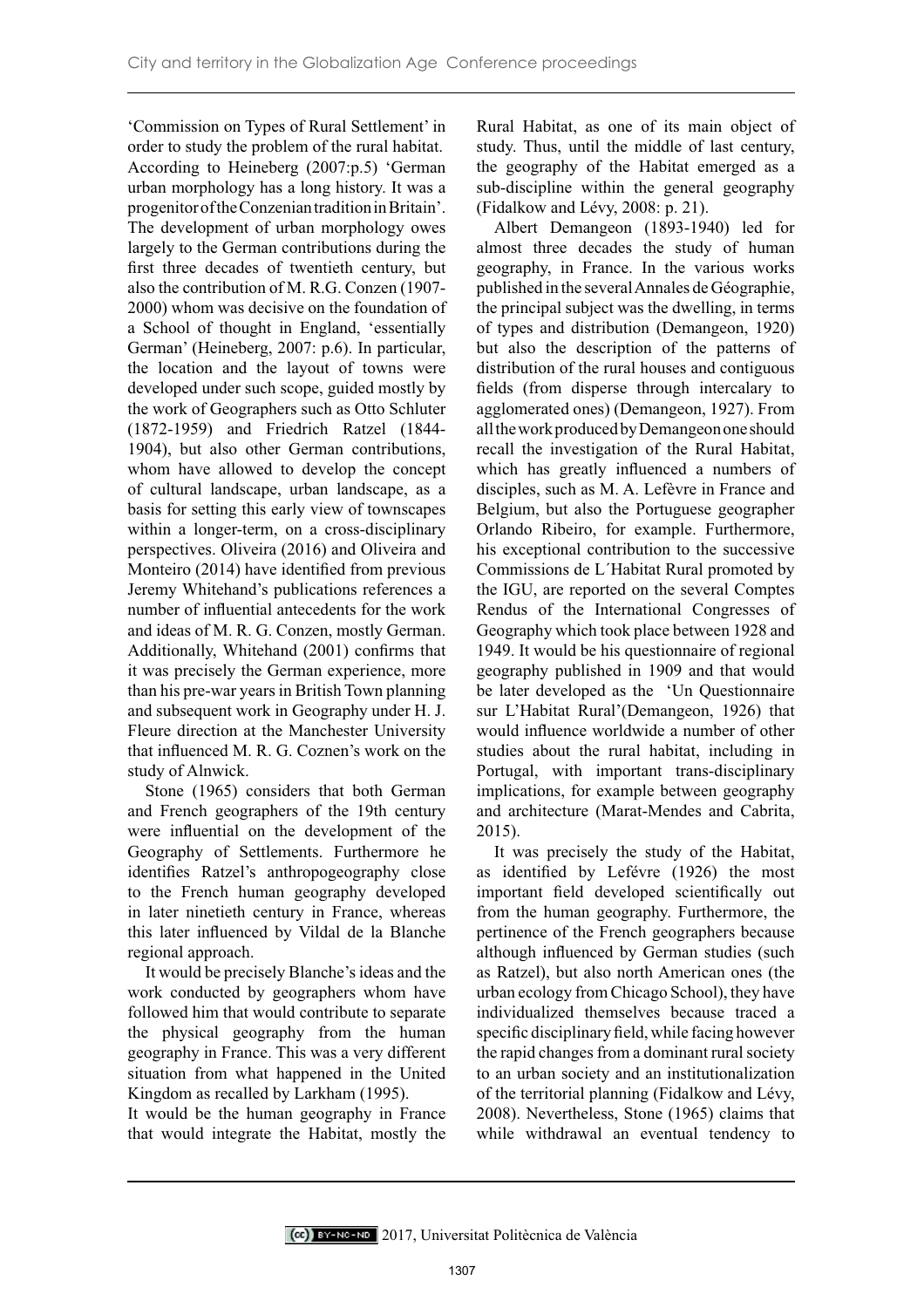limit them to the dwelling characterization, the discussion of the concept of the rural habitat would contribute to join the French geographers between 1950's and 1960's from the definition attributed to the German geographers. Later, as recalled by Fijalkow and Lévy, 2008) the French urban geography would absorb the Rural Habitat and turn it to the sociology and the practice of planning, contributing on the late 1950's to the 'geographical interest in rural settlement was being overshadowed by urban analysis and definitions went unpublished (Stone, 1965: p.354). Concluding, the results of the Geography of Settlements have been inadequate to the breadth of the sector. As a consequence, "a great variety of definitions and lack of agreement have led to confusions and lastly, the object of settlement geography is a disperse subject of specialized geography, leading to inadequate study of still existing rural settlements, as if to say, rural habitat" (Stone, 1965: p.355).

The integration of the study of the habitat as part of the human geography in France faced a great dispersion of meanings, by different authors, eventually contributing to the disappearance of the Habitat issue in the Human Geography field, between 1960 and 1970. This occurred precisely when human geography ambitioned to become an autonomous discipline and when Habitat was still the main object of study within the majority of the social sciences disciplines. It would be only in 2000 that geographers would give back attention to the Habitat (Fidalkow and Lévy, 2008).

When it comes to Architecture, it is possible to identify the issue of Habitat in the centre of the architect's debate, in the preparation of the ninth congress of CIAM, which would take place in Dubrovnik in 1956. The commission which was in charge to discuss the theme of CIAM 9, and that has meet at the Working Congress that took place in Sigtuna in 1952, has reported that it had decided not to define 'Habitat' as it would be a controversial task, because of the wide amplitude of available definitions, but instead to formulate an 'introduction to the theme of the ninth congress of CIAM, which was later accepted by most of CIAM members as the 'Charter de l'Habitat'. The work promoted by this commission was

informed by a number of reports prepared by the different groups within the CIAM. The commission concludes that Habitat engages two specific dimensions, one that it is more concrete and another one that is more abstract. For the first one it includes everything that is more close to the materiality, and that results from the way that man organizes its constructions and artefacts within the habitat. For the second case, there is an idea of association that people do the habitat themselves.

The commission emphasizes the quality of the several reports which were prepared and subited by the different national CIAM groups for the 1952 meeting at Sigtuna, for the preparation of the CIAM 9 Congress. Moreover, it underlines that concrete problems were discussed within each group report, but that nevertheless it would be important for each group not loose the 'abstract' idea within the Habitat, that was not purely material one. An idea of complexity is underlined. Moreover, it is stressed that habitat is not the sum of several parts but instead an organized structure, that depends on everyone, and might change upon the pressure of individuals. A declaration of 'Habitat' was therefore endeavoured as "Habitat n'est pas 'statique' mais en perpetuelle mobilité suivant la mobilité des hommes et de la societé. Son organisation est toujours renouvelée. Nous deéclarons qui'l n'est pas passif mais qu'il existe entre lui et les hommes un jeu perpétuel d'actions et de réactions, les hommes agisant sur cet Habitat en le pensant et en l'organisant, et cet Habitat réagissant sur les hommes en contribuant à les conditionner et, par conséquant, à les faire ce qu'ils sont" (in the Rapport of the Comission sur le Thème du CIAM, 1952).

Nevertheless, if one goes through the several national groups report, which have contributed to the discussion of the 'Charter de l'Habitat', will identify different topics of interest. From the single housing to the most complex urban structure, the discussion of the Habitat among the CIAM architects exposed a variety of interests, scales of approach and different levels of acceptance of trans-disciplinary perspectives. Additionally, it is also possible to identify distinct methodological approaches.

It was precisely this complex context that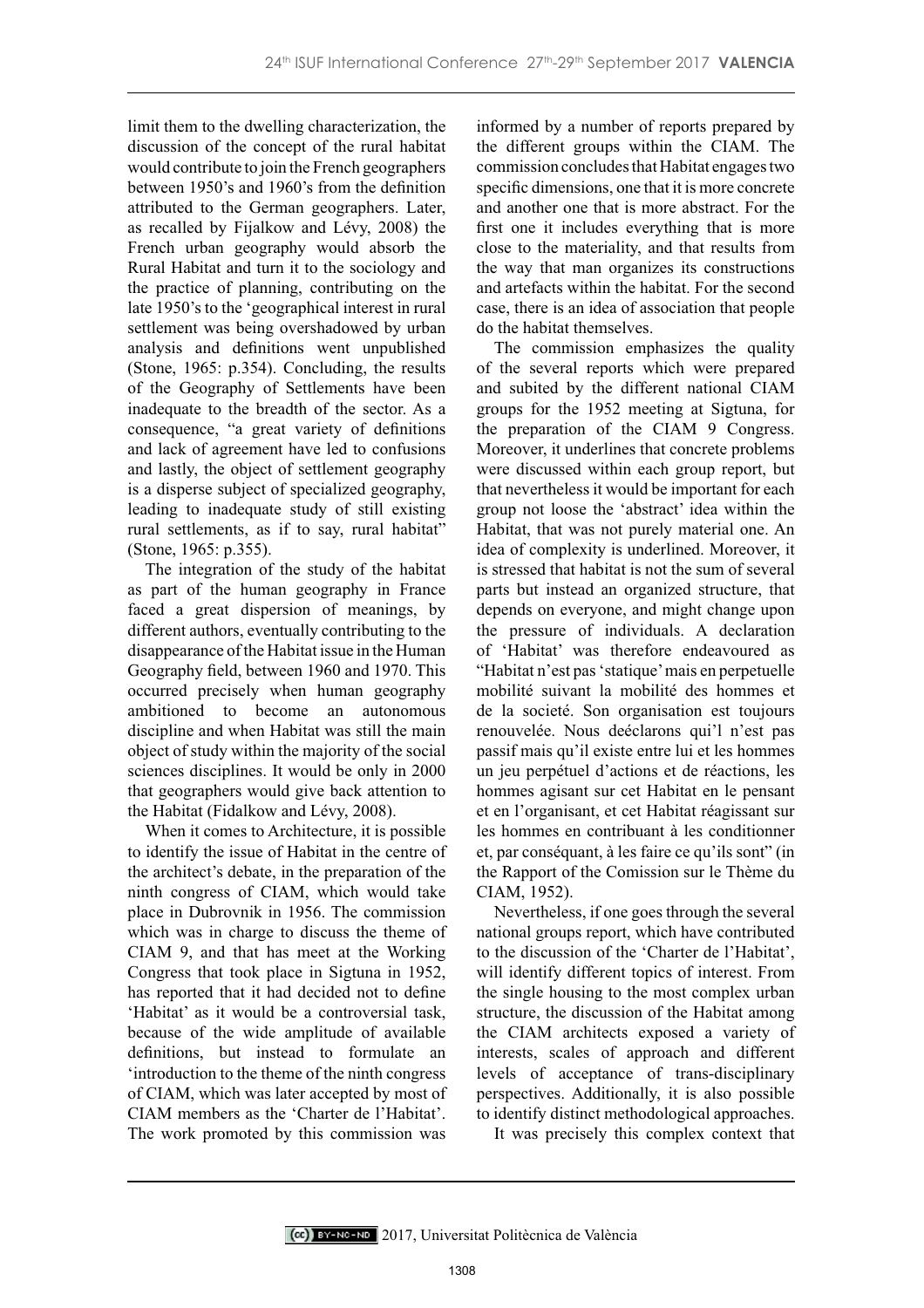might have contributed to the separation of the Habitat issue within the work of two Commissions: 'Commission sur la définition de l'Habiat' and the 'Commission sur la grille de l'Habitat'. Whereas the first commission refused to define Habitat, but instead defined the thème of the Congress, the second commission became engaged in identifying the 'relationships' to be included on the Grille for the incorporation on the Charter (CIAM, 1952). The establishment of these commissions was approved at the 3rd meeting of the Congress of CIAM for the preparation of the CIAM 9, on the 28th June of 1952, in Sigtuna.

As it happened with the geographers it is possible to identify among the architects also dispersion on the understanding of the Habitat, despite the efforts of the CIAM organization in finding a general consensus.

Interestingly is the fact that also architects were getting interested on the Habitat issue, as geographers, but why this interest?; was it because of their close ties to the United Nations and the International Union of Architects as claimed by Deyong (2011); and what implications had this situation on the vanishing of the Habitat issue and the abandonment of the Charter de l´Habitat when compared to the Charter of Athens?

A number of questions are provoked when one faces this architects involvement within the Habitat debated. However, when one looks in detail to some of the national groups work in particular, for example that of the Portuguese team that participated at the CIAM X in 1956, at Dubrovnik, will perceive that the Rural Habitat was an important issue. Furthermore, it is possible to identify common lines of interest to geographers whom were working the habitat issue at the time, well informed on Albert Demangeon's work and enquires on the Rural habitat (Marat-Mendes and Cabrita, 2015). Furthermore, the unpublished report of the Charter of Habitat, of Ciam 10, held in 1956 at Dubrovnik is structured in there parts, wherein it devotes its second part exclusively to the 'Charte de l'Habitat', where it includes the Reports of the eight involved Commissions. The issues addressed by each commission were as follows. 1- Formulation of the Chart de l'Habitat; 2 – The present situation of the

Habitat; 3 – To select extracts from earlier work of CIAM with relevance to the Habitat;  $4$  – The problem of cluster;  $5$  – The problem of mobility; 6 – The problem of growth and change; 7 – Urbanization as part of the habitat; and 8 – Comission of Liason

As recalled by Stone (1965) the lack of a clear definition and the diffusion of ideas around the Habitat issue has contributed to its dissolution among geographers, when in presence of a stronger position as more concrete instruments and tools aloud for planning, including statistics and later on Geographical Information systems. But from the above, we might suppose that the same seems to have happened within architecture. If one recalls CIAM 8, in 1951, Habitat was then defined as the living conditions of the dwelling, at the individual dimensions, but with respect to collective life, implying the scale of living, the house and the city sector. The goal was to guarantee liberty, individuality and creativity conditions to promote diversity of typologies. At Sigtuna, in 1952, habitat was not more than l'Habitation, as expressed on the Report of Commission 4 for the discussion of the Charte de l'Habitat – "L'habitat (le logis, le bloc, l'unité, le secteur de ville etc...)" (CIAM, 1952). Whereas in CIAM 9, in 1956, the goals of the Habitat, were taken much closer to what Lefévre and the authors of this investigation have defined above.

## **Conclusions**

The situation between the two world wars was substantially different from that after the Second World War in 1945, which contributed to development of a number of transitions and changes in all aspect of society, including ways of life and the definition of common goals. For example, the urban phenomenon will gain greater attention, even more than the need to reconstruct the cities or even the rural landscape.

While the development of geography as a scientific area emerges in the second half on nineteenth century, mostly cantered in Germany, with the proliferation of the most innovative ideas; in what regards to the Geography of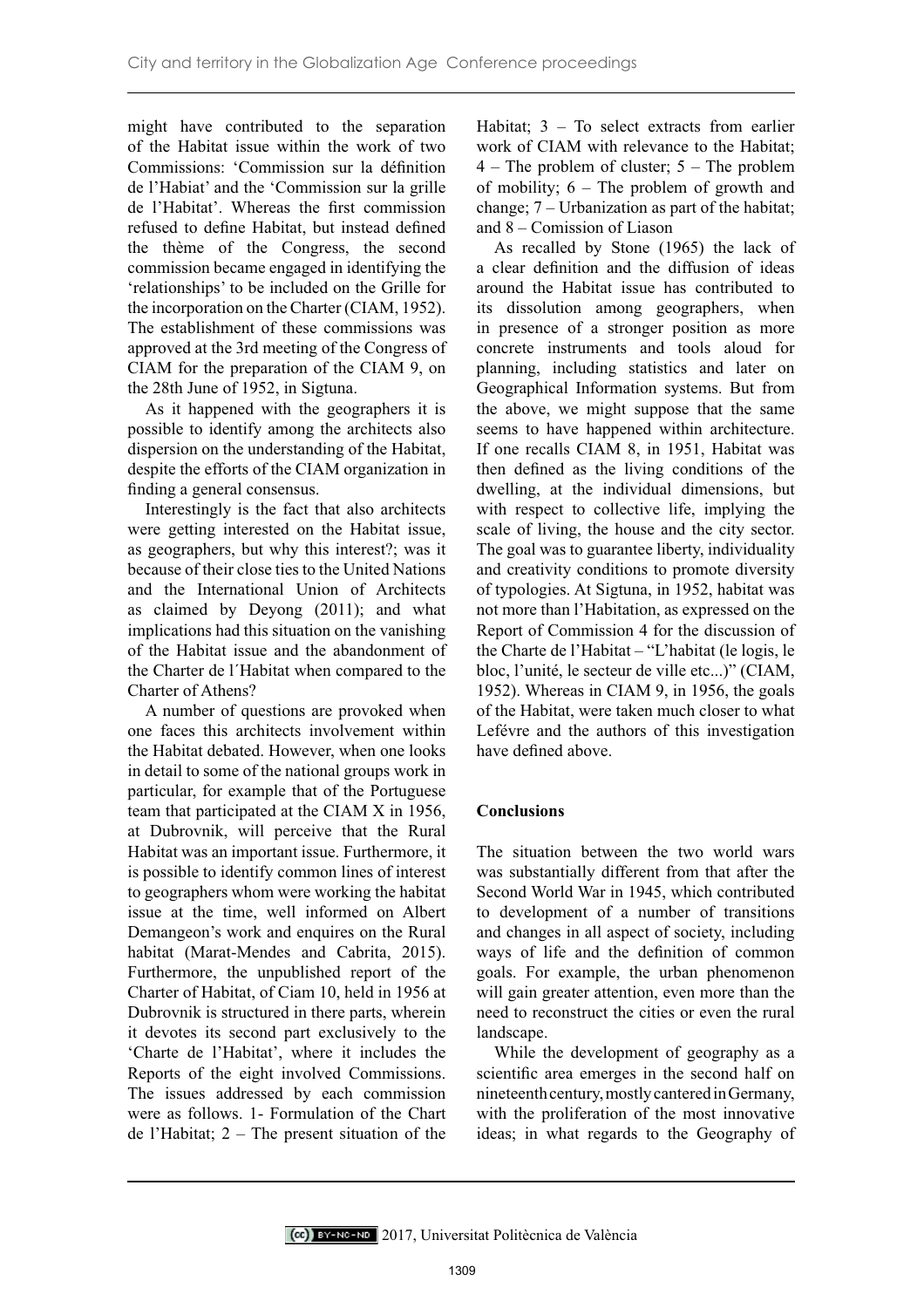Settlements or the Human Geography it would be in France that we will find, between the two world wars the continuity and the development of the geography discipline, however now focused on the study of the Rural Habitat, whereas trying to integrate with the same presupposes the urban habitat.

However, the complexity of the several realities in presence and other aspects of epistemological and methodological order will not support the persistence of the Habitat as an object of study, with the values and contents that the different approaches had added, mostly after 1945 when attentions were than turned into the cities, entities that would be continuously growth supported by capitalism.

From what was possible to conclude so far, is that from the scientifically point of view, Germany became ignored, contributing to the loss of an important line of thought, even until today, also due to linguistic and publicity motifs. In addition, the growing importance of urban geography and other disciplines, contributed to the emergence and the development of a practice of urbanism and urban and territorial planning, as we know today, to the disadvantage of the rural landscape, but also of other scientific areas of analytical character, including urban morphology, as geographical discipline. It would be in 1994, with the foundation of ISUF that a new multidisciplinary impulse was devoted to urban morphology and that would try to invite different visions, methods and linguistics backgrounds, a situation that the designation of the three schools of thought of ISUF would not be sufficient to portrait.

However, in what relates to the Habitat, as it is discussed in the investigation we purpose that it could integration throughout the typomorphological approach, wherein recuperating the concept of type within its various levels of analysis, from the housing opening to the territory, wherein suggesting at the same time its aperture to the social sciences and interdisciplinary practice.

## **References**

CIAM (International Congress for Modern Architecture) (1952) Les Documents de

Sigtuna 1952, (CIAM: s.l.).

CIAM (1956) Report of CIAM 10 (CIAM, s.l).

- CIAM (1951) Reports of commissions and meetings of the 8th CIAM Congres (CIAM, s.l.).
- Conzen, M. R. G. (1960) Alnwick Northumberland: a study in town plan analysis (Institute of British Geographers, London).
- Demangeon, A. (1920) 'L´habitation rural en France', Annales de Géographie, 29, 352- 375.
- Demangeon, A. (1926) 'Un Questionnaire sur L'Habitat Rural', Annales de Géographie35 (196), 289-292.
- Demangeon, A. (1927) 'Géographie de l'habitat rural', Annales de Géographie, 36, 1-23 and 97-114.
- Deyong, S. (2011) 'Planetary habitat: the origins of a phantom movement', The Journal of Architecture 6 (2), 113-128.
- Fijalkow, Y. and Lévy, J. P. (2008) 'Un siècle d'etude sur l'habitat français en géographie urbaine (1900-2000)' Annales de Géographie 4 (662), 21-41.
- Gauthiez, B. (2004) 'The History of urban morphology', Urban Morphology 8 (2), 71- 89.
- Heineberg, H. (2007) 'German geographical urban morphology in an international and interdisciplinary framework', Urban Morphology 11 (1), 5-24.
- Larkham, P. J. (1995) Urban Morphology and Typology in the United Kingdom, in Petruccioli (ed) Typological Process and Design Theory (Seminar Proceedings, AKPIA, MIT, Cambridge) 159-177.
- Moudon, A. V. (1994) 'Getting to know de building landscape: typomorphology', in Franck, K. A., Schneekloth, L. H. (eds.) Ordering space: types in architecture and design (Van Nostrand Reinhold, New York) 289-311.
- Moudon, A. V. (1997) 'Urban Morphology as an emerging interdisciplinary field'. Urban Morphology 1 3-10.
- Moudon, A. V. (1989) 'The role of typomorphological studies in environmental design research' in EDRA Conference Proceedings 20: Changing Paradigms, 41- 48.